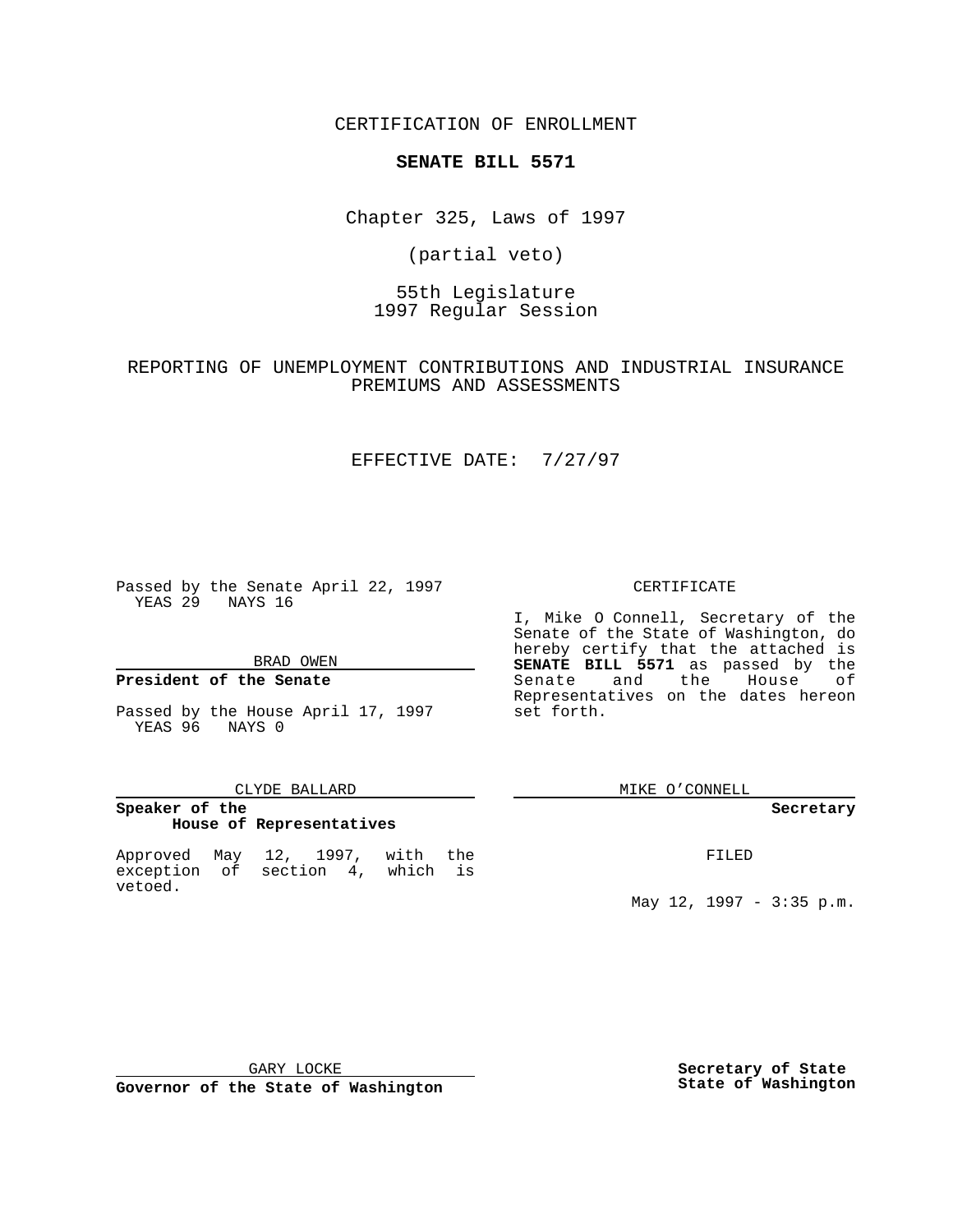# **SENATE BILL 5571** \_\_\_\_\_\_\_\_\_\_\_\_\_\_\_\_\_\_\_\_\_\_\_\_\_\_\_\_\_\_\_\_\_\_\_\_\_\_\_\_\_\_\_\_\_\_\_

\_\_\_\_\_\_\_\_\_\_\_\_\_\_\_\_\_\_\_\_\_\_\_\_\_\_\_\_\_\_\_\_\_\_\_\_\_\_\_\_\_\_\_\_\_\_\_

### AS AMENDED BY THE HOUSE

Passed Legislature - 1997 Regular Session

#### **State of Washington 55th Legislature 1997 Regular Session**

**By** Senators Newhouse, Schow, Anderson, Horn, Heavey, Franklin, Fraser, Long and Oke; by request of Joint Task Force on Nonpayment of Employer Obligations

Read first time 01/31/97. Referred to Committee on Commerce & Labor.

 AN ACT Relating to reporting payments under unemployment insurance and industrial insurance; amending RCW 51.04.030, 51.32.110, 50.29.070, 51.32.140, and 51.08.050; and creating a new section.

BE IT ENACTED BY THE LEGISLATURE OF THE STATE OF WASHINGTON:

 NEW SECTION. **Sec. 1.** (1) The legislature finds that failure to report and underreporting of industrial insurance premiums and unemployment insurance contributions creates, among other problems, a serious economic disadvantage for those employers who comply with the law. Based on the recommendations of a legislative task force that reviewed these issues, the legislature finds that some employers who comply with one of these laws, but fail to comply with the other, may be more likely to comply with both laws if employers were required to file their reports on a unified form. In addition, the agencies may be better able to coordinate efforts to enforce the reporting requirements if reporting information is provided to both agencies.

 (2) By January 1, 1998, the department of labor and industries and the employment security department shall jointly develop a plan, and report the plan to the appropriate committees of the legislature, for implementing a unified form for reporting industrial insurance premiums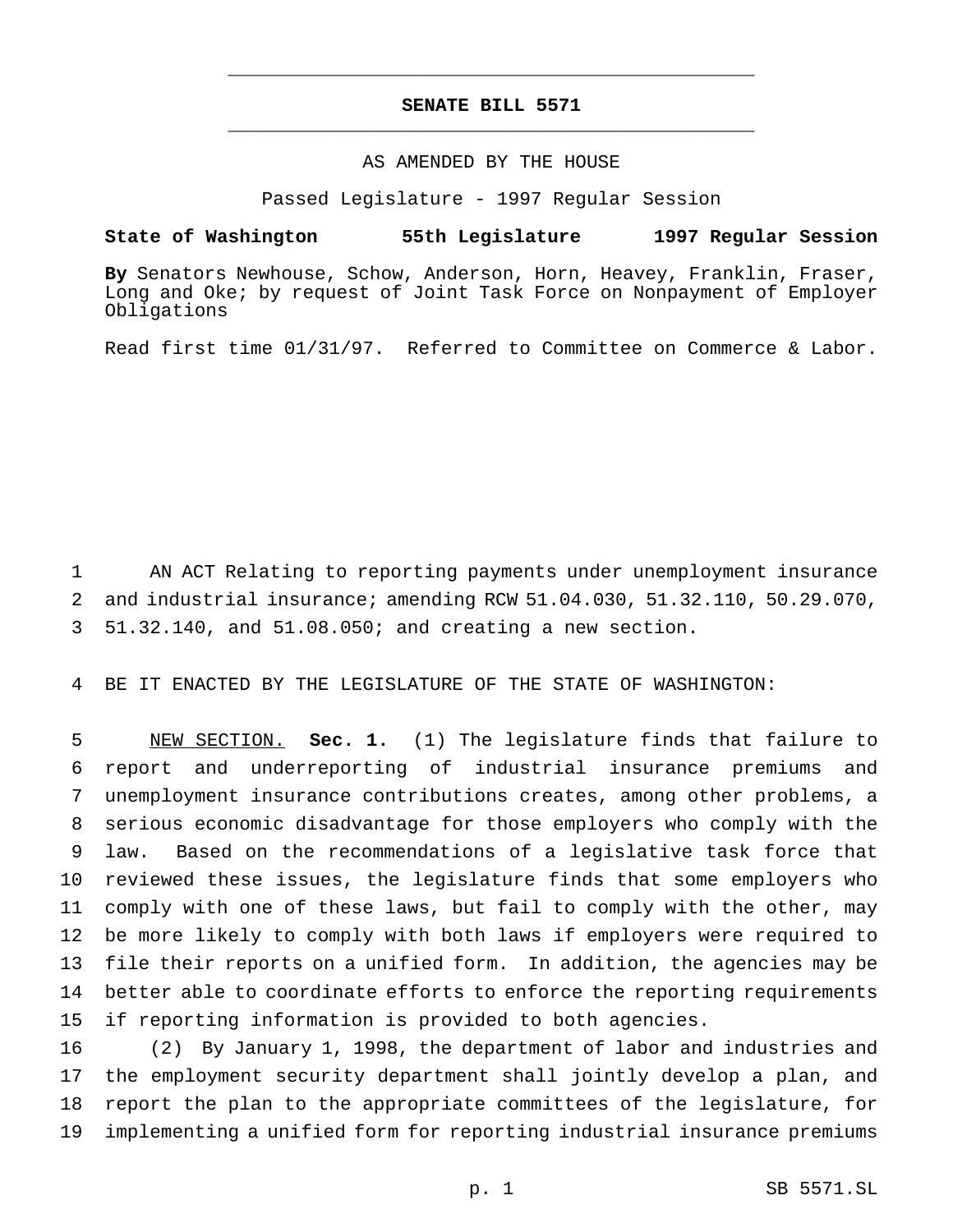under Title 51 RCW and unemployment insurance contributions under Title 50 RCW beginning with reports due in calendar year 1999. The implementation plan must address at least the following:

 (a) The use of separate pages or separate sections on the form for each agency's report. The agencies may review but are not required to change coverage or reporting requirements in developing a unified form;

 (b) Procedures for employers to mail or electronically transmit the report to a central location with distribution to the agencies or other distribution alternative that provides the agencies with notice of the employers' filings; and

 (c) Methods to permit employers to make payment to both agencies in a single payment.

 (3) By January 1, 1998, the department of labor and industries and the employment security department shall report to the appropriate committees of the legislature the results of a study that cross-matches the names or the unified business identifier numbers, or both, of employers who file reports under Title 50 RCW or Title 51 RCW, or both. At a minimum, the report must include the number of employers who file a report under only one title and the results of the agency's investigating the failure to file a report under both titles.

 **Sec. 2.** RCW 51.04.030 and 1994 c 164 s 25 are each amended to read as follows:

23 (1) The director shall supervise the providing of prompt and efficient care and treatment, including care provided by physician assistants governed by the provisions of chapters 18.57A and 18.71A RCW, acting under a supervising physician, and including chiropractic care, to workers injured during the course of their employment at the least cost consistent with promptness and efficiency, without discrimination or favoritism, and with as great uniformity as the various and diverse surrounding circumstances and locations of industries will permit and to that end shall, from time to time, establish and adopt and supervise the administration of printed forms, rules, regulations, and practices for the furnishing of such care and treatment: PROVIDED, That, the department may recommend to an injured worker particular health care services and providers where specialized treatment is indicated or where cost effective payment levels or rates are obtained by the department: AND PROVIDED FURTHER, That the department may enter into contracts for goods and services including,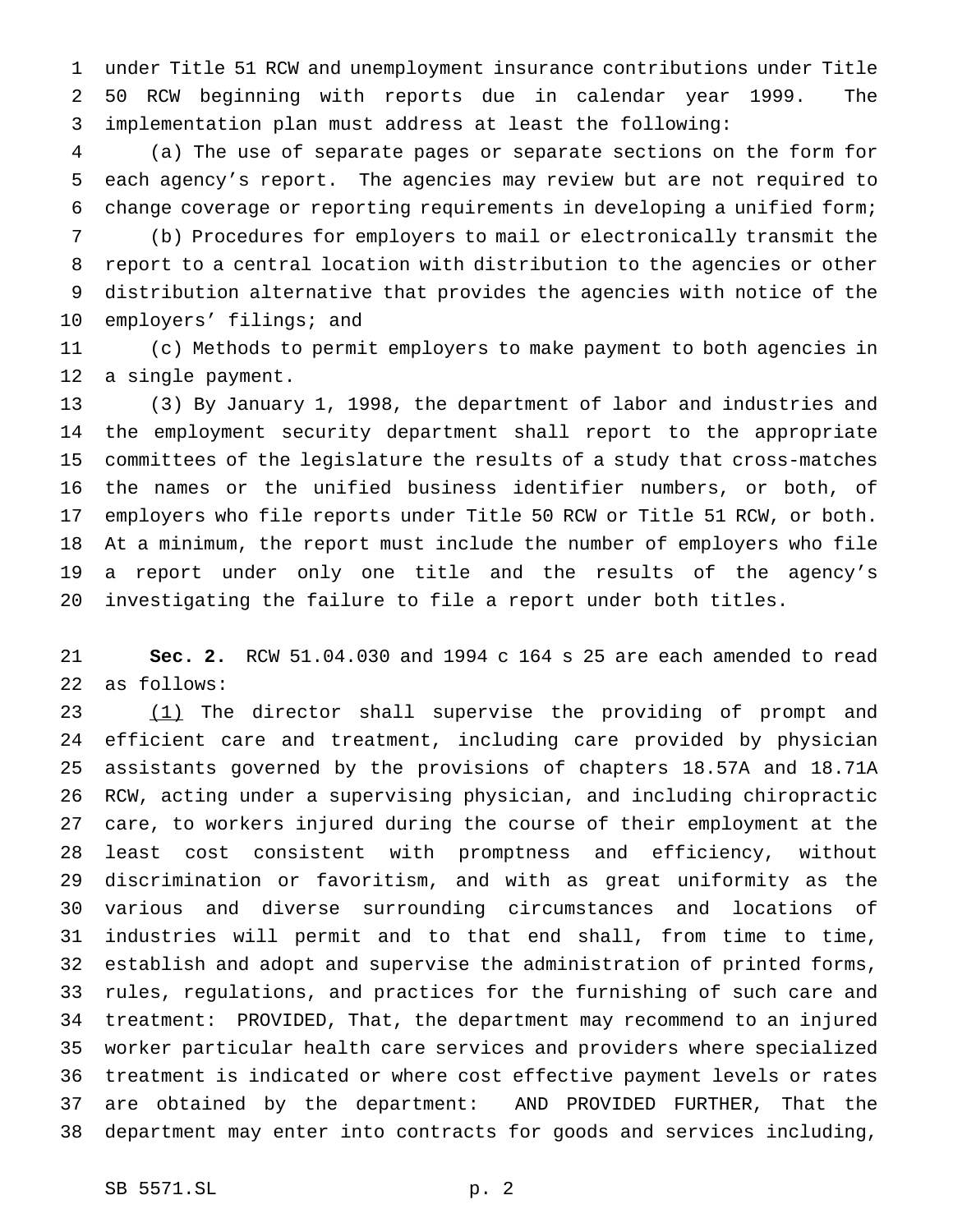but not limited to, durable medical equipment so long as state-wide access to quality service is maintained for injured workers.

 (2) The director shall, in consultation with interested persons, establish and, in his or her discretion, periodically change as may be necessary, and make available a fee schedule of the maximum charges to be made by any physician, surgeon, chiropractor, hospital, druggist, physicians' assistants as defined in chapters 18.57A and 18.71A RCW, acting under a supervising physician or other agency or person rendering services to injured workers. The department shall coordinate with other state purchasers of health care services to establish as much consistency and uniformity in billing and coding practices as possible, taking into account the unique requirements and differences 13 between programs. No service covered under this title, including 14 services provided to injured workers, whether aliens or other injured 15 workers, who are not residing in the United States at the time of 16 receiving the services, shall be charged or paid at a rate or rates exceeding those specified in such fee schedule, and no contract providing for greater fees shall be valid as to the excess. The establishment of such a schedule, exclusive of conversion factors, does not constitute "agency action" as used in RCW 34.05.010(3), nor does such a fee schedule constitute a "rule" as used in RCW 34.05.010(15). 22 (3) The director or self-insurer, as the case may be, shall make a record of the commencement of every disability and the termination thereof and, when bills are rendered for the care and treatment of injured workers, shall approve and pay those which conform to the adopted rules, regulations, established fee schedules, and practices of the director and may reject any bill or item thereof incurred in violation of the principles laid down in this section or the rules, regulations, or the established fee schedules and rules and regulations adopted under it.

 **Sec. 3.** RCW 51.32.110 and 1993 c 375 s 1 are each amended to read as follows:

 (1) Any worker entitled to receive any benefits or claiming such under this title shall, if requested by the department or self-insurer, submit himself or herself for medical examination, at a time and from time to time, at a place reasonably convenient for the worker and as 37 may be provided by the rules of the department. An injured worker, whether an alien or other injured worker, who is not residing in the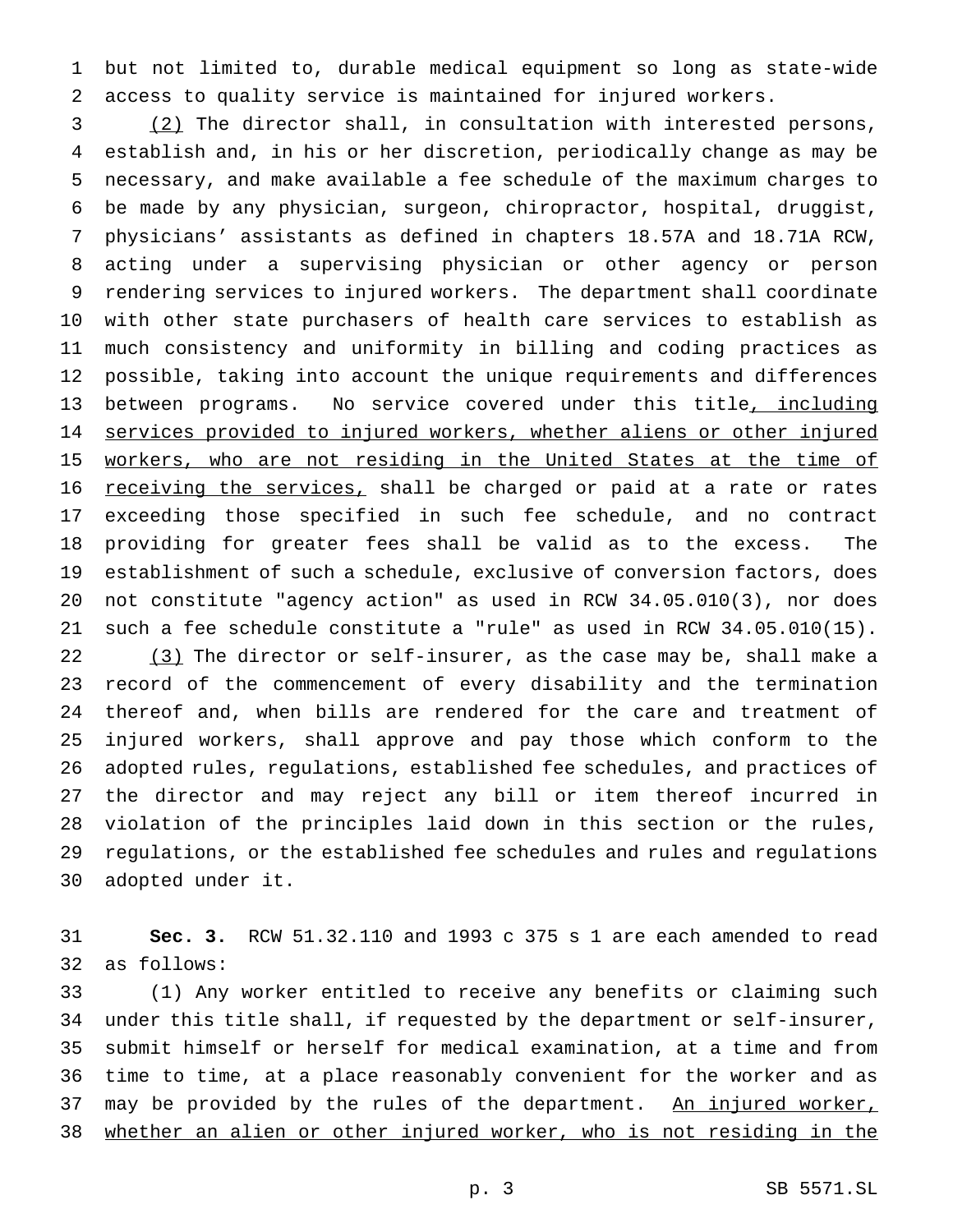United States at the time that a medical examination is requested may be required to submit to an examination at any location in the United 3 States determined by the department or self-insurer.

 (2) If the worker refuses to submit to medical examination, or obstructs the same, or, if any injured worker shall persist in unsanitary or injurious practices which tend to imperil or retard his or her recovery, or shall refuse to submit to such medical or surgical treatment as is reasonably essential to his or her recovery or refuse or obstruct evaluation or examination for the purpose of vocational rehabilitation or does not cooperate in reasonable efforts at such rehabilitation, the department or the self-insurer upon approval by the department, with notice to the worker may suspend any further action on any claim of such worker so long as such refusal, obstruction, noncooperation, or practice continues and reduce, suspend, or deny any compensation for such period: PROVIDED, That the department or the self-insurer shall not suspend any further action on any claim of a worker or reduce, suspend, or deny any compensation if a worker has good cause for refusing to submit to or to obstruct any examination, evaluation, treatment or practice requested by the department or required under this section.

 (3) If the worker necessarily incurs traveling expenses in attending the examination pursuant to the request of the department, such traveling expenses shall be repaid to him or her out of the accident fund upon proper voucher and audit or shall be repaid by the self-insurer, as the case may be.

 (4)(a) If the medical examination required by this section causes the worker to be absent from his or her work without pay:

 (i) In the case of a worker insured by the department, the worker shall be paid compensation out of the accident fund in an amount equal to his or her usual wages for the time lost from work while attending the medical examination; or

 (ii) In the case of a worker of a self-insurer, the self-insurer shall pay the worker an amount equal to his or her usual wages for the time lost from work while attending the medical examination.

 (b) This subsection (4) shall apply prospectively to all claims regardless of the date of injury.

 \*Sec. 4. RCW 50.29.070 and <sup>1990</sup> <sup>c</sup> <sup>245</sup> <sup>s</sup> <sup>8</sup> are each amended to read as follows: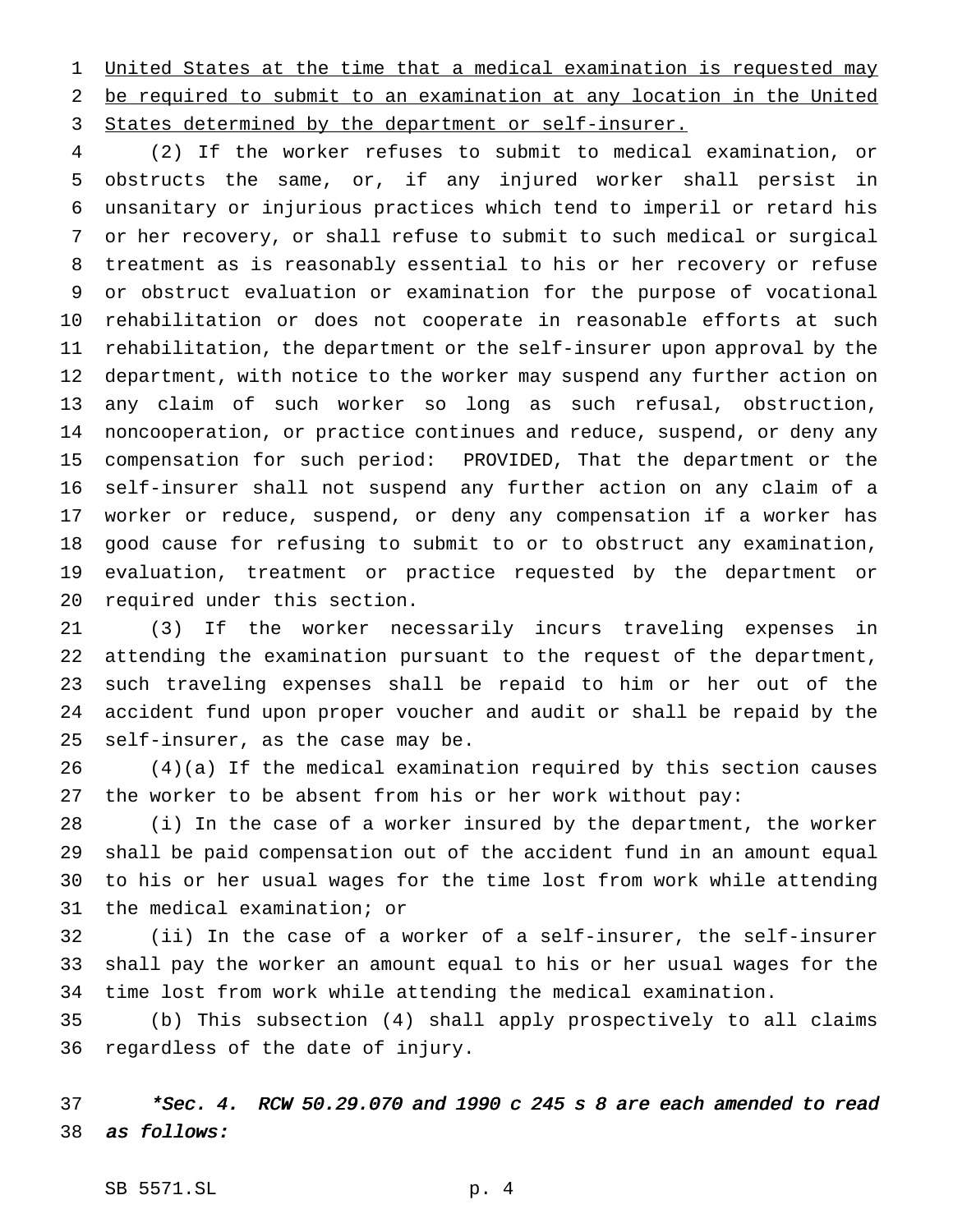1 (1) Within a reasonable time after the computation date each employer shall be notified of the employer's rate of contribution as determined for the succeeding rate year and factors used in the 4 calculation. The commissioner shall include on the notice sent to each employer in <sup>1997</sup> and <sup>1998</sup> the following information for the rate year immediately preceding the computation date:

7 (a) The taxable wages reported by the employer;

8 (b) The employer's contribution rate;

9 (c) The contributions paid by the employer;

10 (d)(i) The benefits charged to the employer's experience rating 11 **account; and** 

12 (ii) The benefits not charged to the employer's experience rating 13 account under RCW 50.29.020(2)(e); and

14 (e) The dollar amount that represents the difference between (c) 15 and (d) of this subsection, to be termed "share of employer's 16 contribution that is socialized cost." The notice must include an 17 explanation in plain language of socialized cost and the relationship 18 of the employer's contribution to the support of socialized cost.

19 (2) Any employer dissatisfied with the benefit charges made to the employer's account for the twelve-month period immediately preceding the computation date or with his or her determined rate may file <sup>a</sup> request for review and redetermination with the commissioner within thirty days of the mailing of the notice to the employer, showing the 24 reason for such request. Should such request for review and redetermination be denied, the employer may, within thirty days of the mailing of such notice of denial, file with the appeal tribunal <sup>a</sup> 27 petition for hearing which shall be heard in the same manner as a petition for denial of refund. The appellate procedure prescribed by this title for further appeal shall apply to all denials of review and redetermination under this section.

31 **\*Sec. 4 was vetoed. See message at end of chapter.**

32 **Sec. 5.** RCW 51.32.140 and 1971 ex.s. c 289 s 45 are each amended 33 to read as follows:

34 Except as otherwise provided by treaty or this title, whenever 35 compensation is payable to a beneficiary who is an alien not residing 36 in the United States, ((there shall be paid fifty percent of)) the 37 department or self-insurer, as the case may be, shall pay the 38 compensation ((herein otherwise provided)) to ((such)) which a resident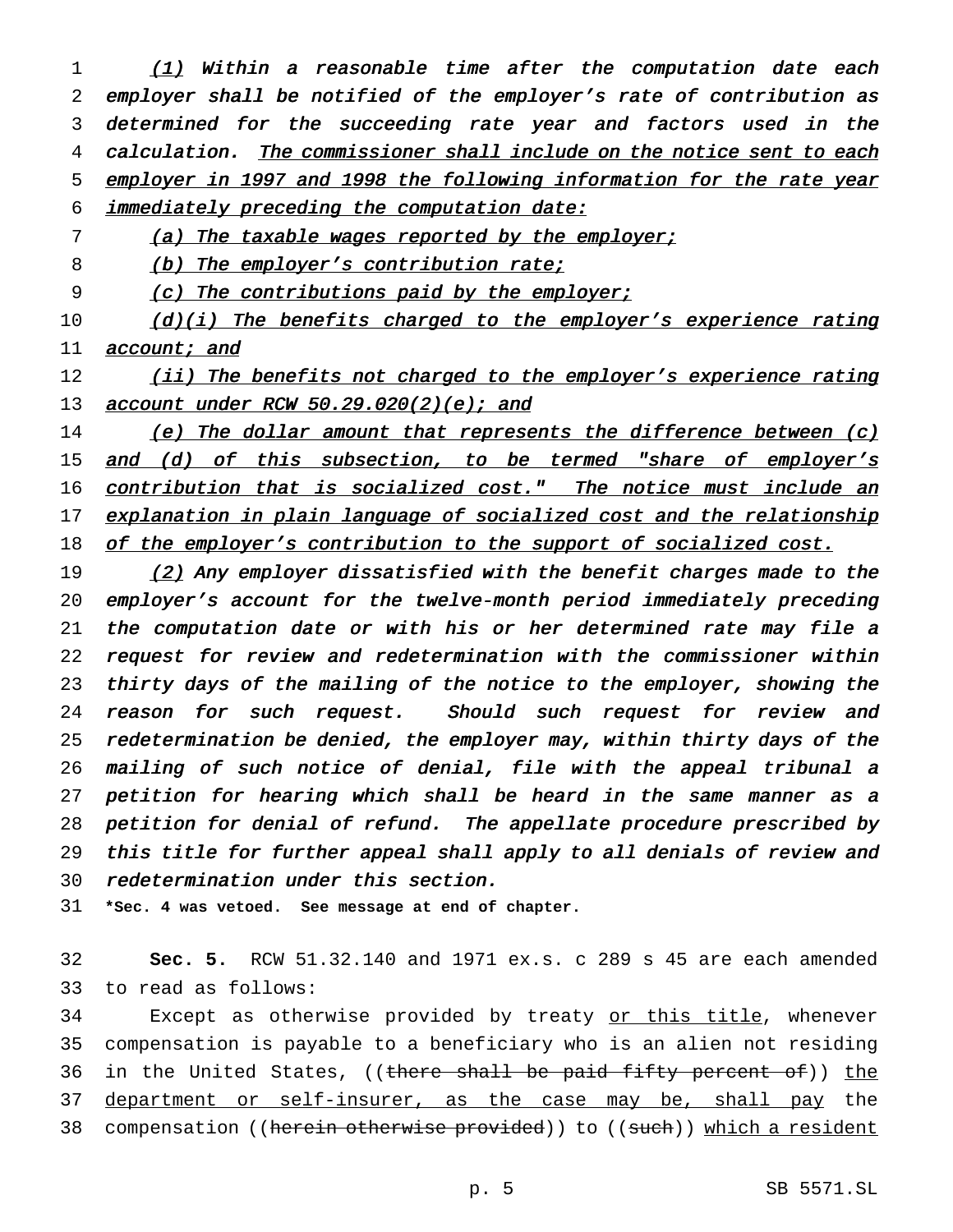1 beneficiary is entitled under this title. But if a nonresident alien beneficiary is a citizen of a government having a compensation law which excludes citizens of the United States, either resident or nonresident, from partaking of the benefit of such law in as favorable 5 a degree as herein extended to nonresident aliens, he or she shall receive no compensation. No payment shall be made to any beneficiary residing in any country with which the United States does not maintain diplomatic relations when such payment is due.

 **Sec. 6.** RCW 51.08.050 and 1977 ex.s. c 350 s 11 are each amended to read as follows:

 "Dependent" means any of the following named relatives of a worker whose death results from any injury and who leaves surviving no widow, widower, or child, viz: father, mother, grandfather, grandmother, stepfather, stepmother, grandson, granddaughter, brother, sister, half- sister, half-brother, niece, nephew, who at the time of the accident are actually and necessarily dependent in whole or in part for their 17 support upon the earnings of the worker((: PROVIDED, That unless 18 otherwise provided by treaty, aliens other than father or mother, not residing within the United States at the time of the accident, are not  $intulated)$ .

> Passed the Senate April 22, 1997. Passed the House April 17, 1997. Approved by the Governor May 12, 1997, with the exception of certain items that were vetoed. Filed in Office of Secretary of State May 12, 1997.

Note: Governor's explanation of partial veto is as follows:

 "I am returning herewith, without my approval as to section 4, Senate Bill No. 5571 entitled:

4 "AN ACT Relating to reporting payments under unemployment insurance<br>5 and industrial insurance;" and industrial insurance;"

 This bill requires the Department of Labor and Industries and the Employment Security Department to jointly develop a plan for implementing a unified form for reporting both industrial insurance premiums and unemployment insurance contributions by January 1, 1998, and to report that plan to the legislature.

 Section 4 of SB 5571 would require the Employment Security Department to add new information to employer notification forms. This addition is not related to the primary intent of this bill, which is to address non-compliance with reporting requirements. There are many complicated issues regarding the unemployment tax structure. Rather than deal with unemployment insurance on a piecemeal basis, those